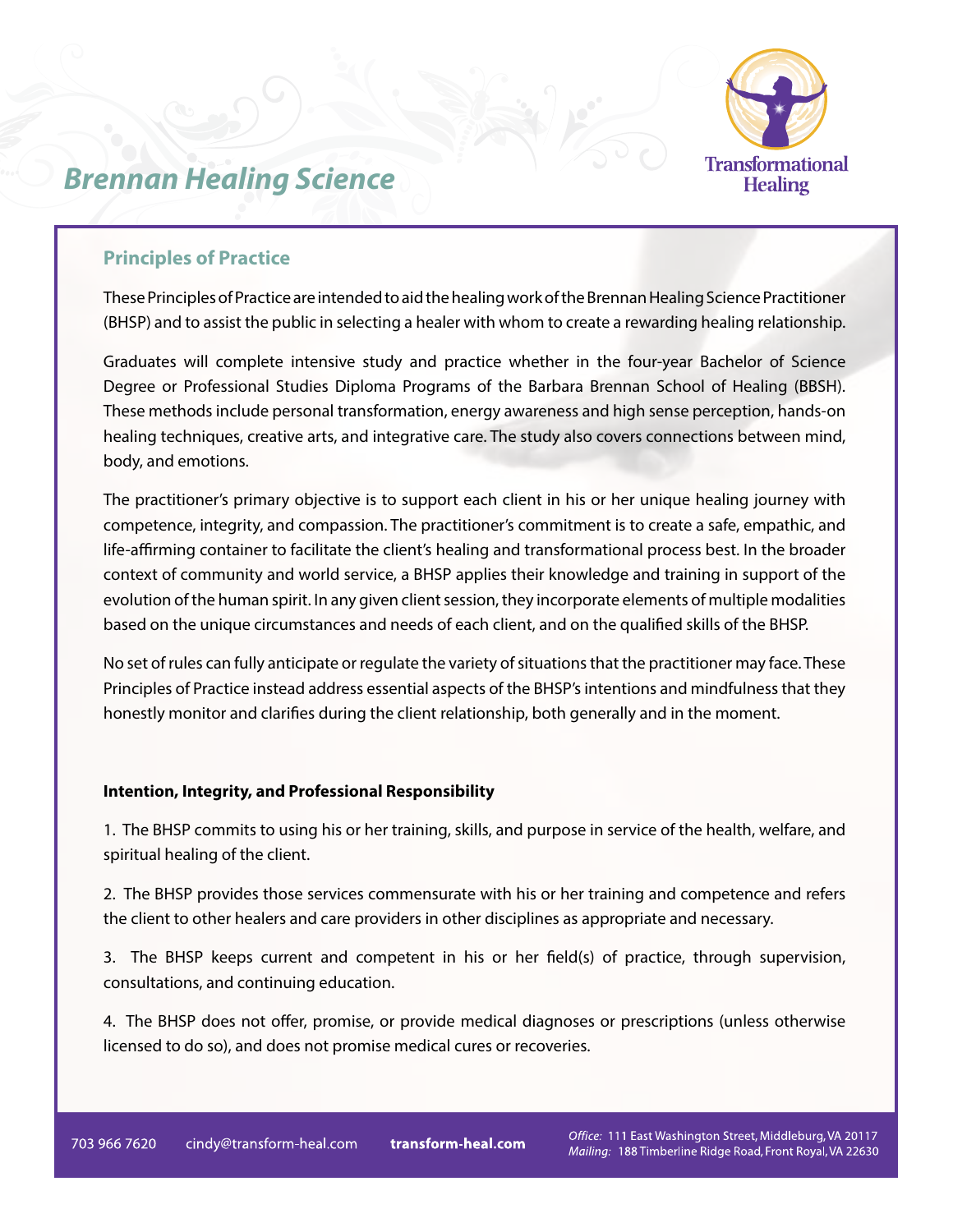

#### **Client Communication and Professional Boundaries**

1. The BHSP accurately, and truthfully communicate to the client, before the commencement of services, the general nature of the services, fees, billing practices, and other policies and procedures of the BHSP. The practitioner also obtains the client's consent to these services, or as appropriate the consent of the client's legal guardian, before service.

2. The BHSP maintains professional boundaries with the client. The BHSP is sensitive to real and ascribed differences in awareness and power between the BHSP and the client and does not exploit such differences or perceptions during or after the professional relationship for the personal ratification or benefit of the BHS Practitioner. The BHS Practitioner supports the client in avoiding or resolving dependency on the BHSP.

3. The BHS Practitioner does not suggest, initiate, or engage in any romantic or sexual activity with the client. The BHSP does not participate in sexual or other harassment of the client, whether by the sexual solicitation, physical or energetic advances, or verbal or nonverbal conduct that is unwelcome, is offensive, or creates a hostile or unsafe healing environment. The BHSP does not engage in sexual relations with a former client for at least two years after termination of the client relationship. And only then after a proper determination through appropriate supervision that there is no exploitation of, or harm to, the former client.

4. The BHSP avoids or promptly removes him or herself from improper and potentially harmful conflicts of interest and dual or multiple relationships with clients and former clients.

#### **Honoring the Client and Community**

1. The BHSP respects the fundamental dignity, worth, and personal journey of all clients, regardless of age, gender, race, ethnicity, national origin, religion, sexual orientation, disability, language, and socioeconomic status. The BHS Practitioner strives to be aware of and sensitive to cultural, individual, and role differences.

2. The BHSP respects the right of each client to hold values, attitudes, beliefs, and opinions that differ from the BHSP. The practitioner does not attempt to pressure or coerce the client into any action or idea, even if the BHSP believes such act would serve the best interests of the client. The BHS Practitioner supports each client's self-empowerment, self-determination, and transformational processes in learning to make life choices, and understanding the consequences of those choices.

3. The BHSP is aware of his or her role in maintaining the integrity of healing and the healing profession about clients, to the society in which the BHS Practitioner lives, and to the global community of the sacred human heart.